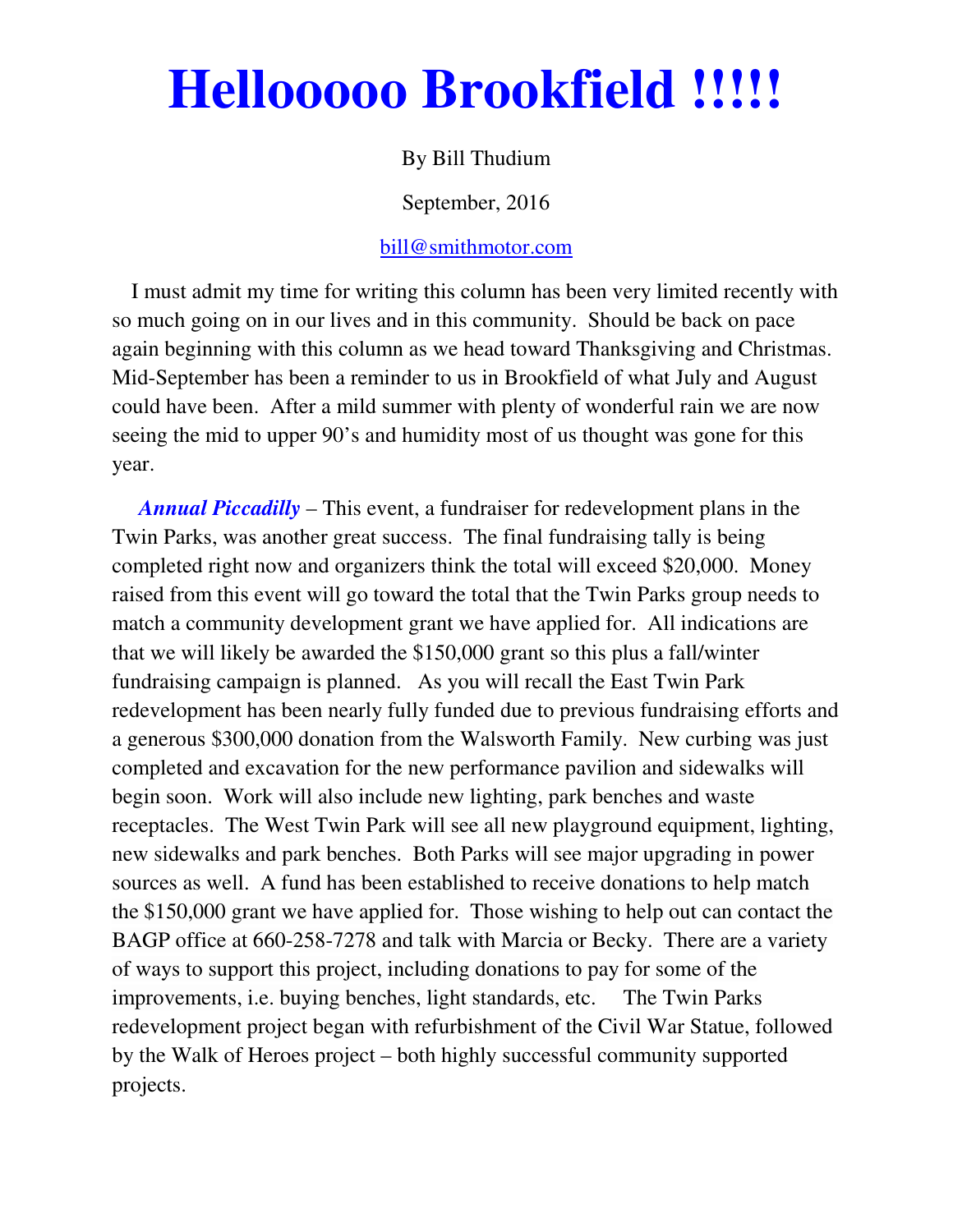*Bulldog football season* – At this time the Bulldog football season is already mid-year. This year is somewhat of a rebuilding year with a small Junior class group squad and limited varsity offensive experience. Our toughest loss came in the Bell Game, 7-0. Marceline scored on a mistaken pass coverage which left a receiver wide open for a TD. Otherwise neither team could generate much offense and it is likely the game might still be going on!! We faced an always tough Centralia squad the following week and once again could not get it going on offense. Final score was Centralia 20 Brookfield 0. We have had success so far against other Conference teams but look for an important win tonight against a solid Monroe City team this week at our Homecoming. Our Clarence Cannon Conference record is 3-1 heading into the Homecoming game against Monroe City.

*Junior High Bulldogs* – One of our grandsons is on the 8<sup>th</sup> grade team so I will report on their team this fall as well. Our  $7<sup>th</sup>$  grade team is 3-1 with two games remaining. Their only loss was a 12-16 loss to Macon. They made many more mistakes than normal and couldn't pull this one off. Both teams scored two touchdowns but Macon was successful with their two point conversions and we missed both of our attempts. Our wins have come against Clark County, Palmyra and Chillicothe. The  $8<sup>th</sup>$  grade team is undefeated with wins over Clark County, Palmyra, Macon and Chillicothe. Only a total of 12 points have been scored against the  $8<sup>th</sup>$  graders!

 *Ed Pendleton Grandson* – Kevin Pendleton, the grandson of BHS grad Ed Pendleton is the starting left guard on the University of Missouri football team this fall. You may remember that Ed was the guest speaker at the Bulldog Quarterback Club's very first Banquet. At the time his grandson Kevin was in high school and being recruited by major schools all over the country. He and most of the family were here for the event. I remember visiting with Ed and his grandson and he was really pushing Kevin to go to Mizzou. Ed passed away just a few months after delivering the QB Club Banquet speech and never got a chance to watch his grandson play at Mizzou, however you can be he is smiling down on him right now!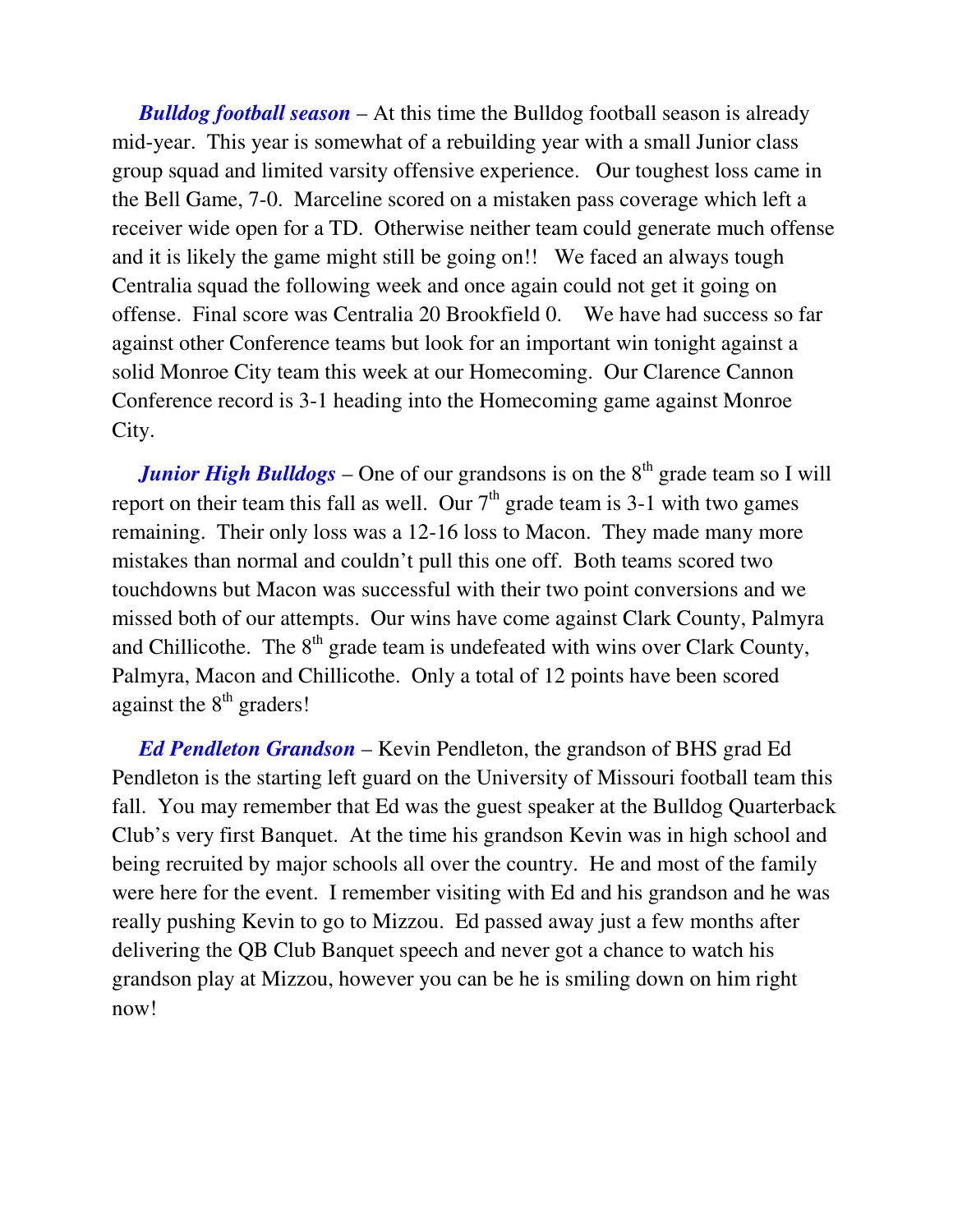*Fall Sports* – The Brookfield women's volleyball, softball and golf teams are in full swing right now too. The golf team is doing well but so far the softball and volleyball teams are struggling a bit. Boys wrestling and men and women's basketball is right around the corner!

 *Fall Harvest Fest & More!* – This Chamber event will be held Saturday, October  $8<sup>th</sup>$  in the West Twin Park. All kinds of food and games for all ages are expected for this event. Following is a list of things to take in;

- o Vendors in the park
- o Mini train rides
- o Bounce house
- o Mechanical bull rides
- o Baby and Toddler Pageant
- o Pumpkin seed spitting contest
- o Pumpkin rolling contest
- o Chain saw carver
- o Carmel apples and apple cider sales
- o Childrens games
- o Hay rides
- o Pumpkin painting
- o Softball tournament
- o Pumpkin bake contest
- o Cow chip bingo
- o Scavenger hunt
- o Pub Crawl Hay Ride

## *Additional Holiday fun in Brookfield!*

## *Holiday Mart Craft Show - November 19, 2016*

Come and enjoy a full day of holiday shopping at the Chamber sponsored, **Holiday Mart**. It will feature local merchants and vendors from around the area. Located at the Brookfield High School gym, come and enjoy the sights, sounds, and goodies from 9:00-3:00 p.m. Enjoy lunch at the food court and win a door prize that day offered by the participating vendors. Mark your calendar!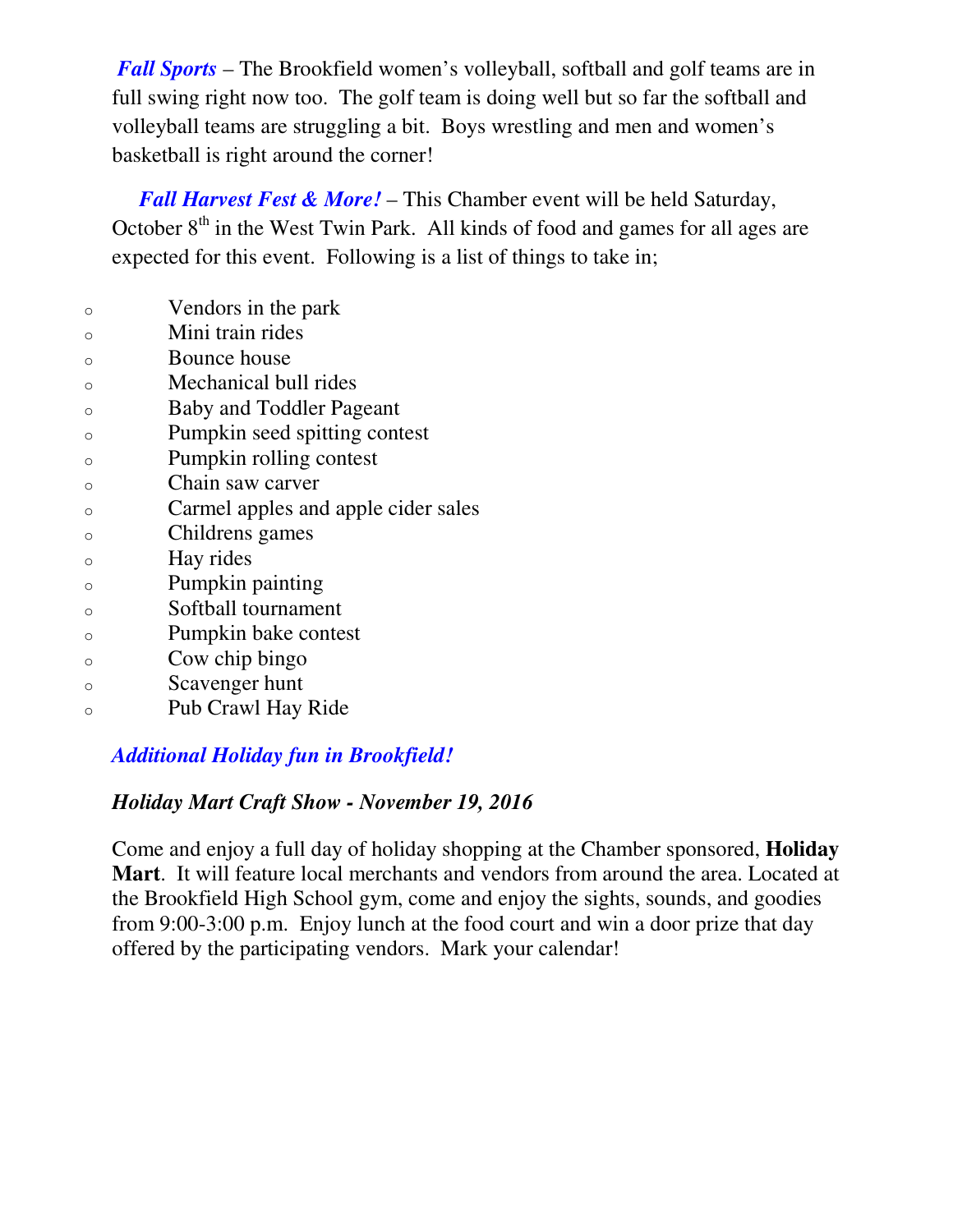#### **Annual Holiday Celebration - November 22, 2016**

**Santa's arrive and Mayor's Tree Lighting - 5:30 p.m. at the West Twin Parks/Statue Island.** Enjoy special children's face painting, Carolers, choirs, hot chocolate and hot dogs, visit with the Snow Princess, and welcome Santa's arrival. Free sleigh rides for all after the tree lighting. Come celebrate the season!

 *Brookfield Hometown LEGACY Foundation (HLF) -* As we approach the calendar year end please keep in mind the HLF as you consider tax consequences. Remember the HLF was set up to foster redevelopment and growth of the community. We maintain a permanent endowment from which only investment revenues will be utilized, plus a fund that is used for current activities of the Brookfield Area Growth Partnership. Gift can be directed for specific projects as well. Funds donated to the HLF, a 501 C 3 charitable organization under IRS guidelines, are tax deductible (check with your accountant for more information). Please remember your hometown when you choose to make charitable donations. You can receive additional information by contacting the BAGP Office at 660- 258-7278 and talk with Becky or Marcia.

 *It is So Beautiful to me, It is so Beautiful to me!* After such a mild and wet summer the fall trees are sure to more beautiful than ever in Brookfield and on the surrounding hillsides. Hope you can be home soon to enjoy the wonderful scenery we are certain to experience this year. We live right across the street from the West Twin Park and can't wait for the colors to arrive each fall, especially this year!

 *First Presbyterian Church Sesquicentennial* – this local historic church will be celebrating its  $150<sup>th</sup>$  anniversaries very soon. First Presbyterian Church is beginning seven straight Sundays of special music with the first in the series starting on Sunday, Sept. 25, at the regular 11 a.m. service and culminating on November  $6<sup>th</sup>$ . A special service will be held that day with a celebration carry in dinner to follow. Each Sunday service will include stories about growing up in the church and sharing of special memories. We welcome all to join us!

 $P.S$  – the Park Baptist Church will also be celebrating their  $150<sup>th</sup>$  anniversary on Sunday, September  $25<sup>th</sup>$ . Please make plans to help Park Baptist celebration this amazing number of years serving God and the community.

 *New Main Street retail business* – A discount clothing and assorted item store has just opened in the 100 block of North Main Street on the east side. This is an expansion of a similar store in Chillicothe – please visit and support it when you can.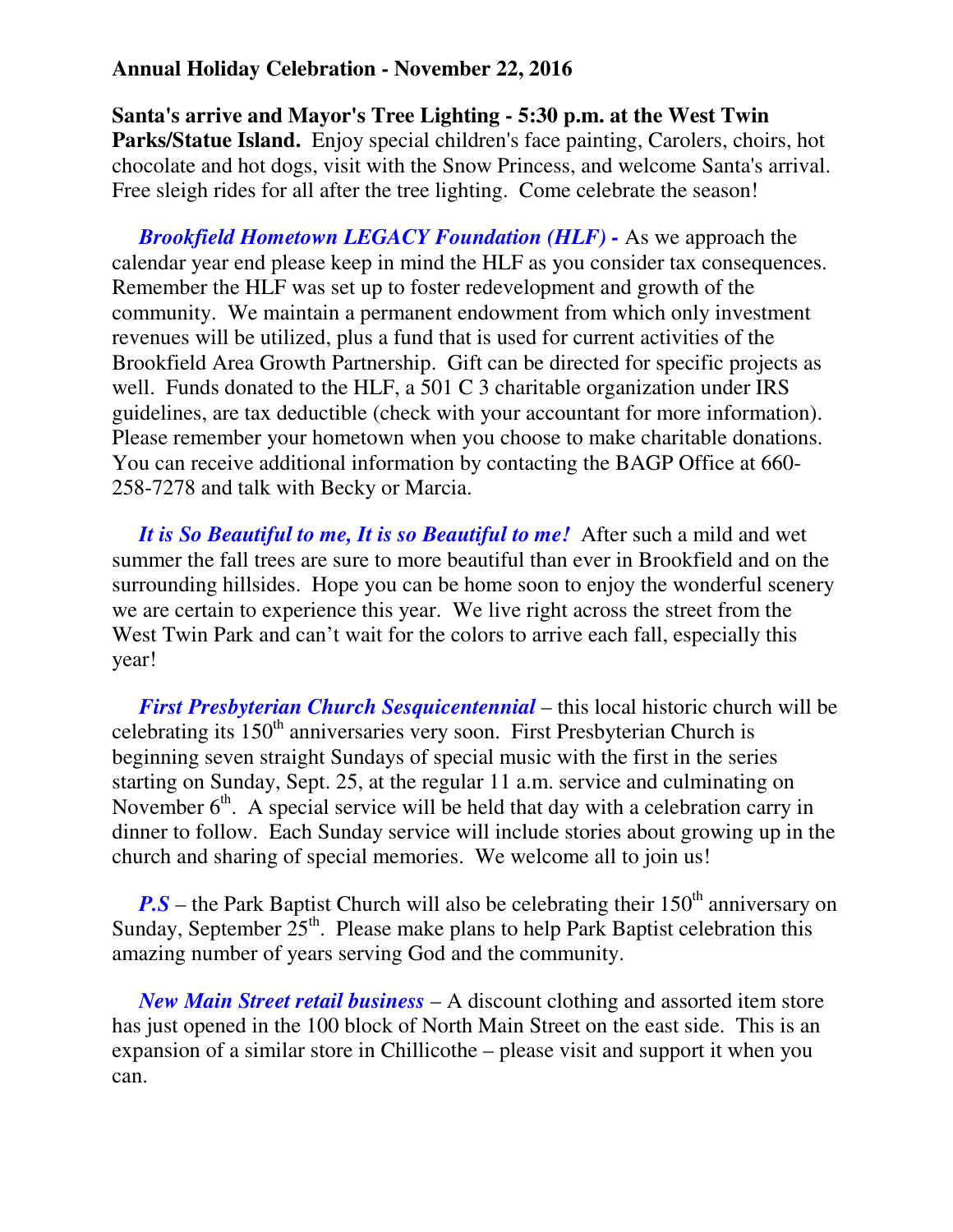*Prenger's Grocery Store* – Prenger Grocery has purchased the old Sav-A Lot store on South Main and opened a full line grocery store in its place. The new store is being well received by the community and is a welcome addition to our town. This store actually has people bag your groceries and offer to carry them to your car! What a delight! Please support this new store whenever you get a chance to do so!

**Special Birthday** - October 14<sup>th</sup> is Bert Summy's 98<sup>th</sup> birthday. Bert remains in good health and still lives in his home. A card shower would be terrific for this WWII veteran. Cards can be sent to Bert Summy, 557 South Main St., Brookfield, Mo 64628.

*Birthdays* – Sept. 23rd, Zach Watts, Ginny McMains, Allison Riepe, Amanda Hueffmeier, Sept. 24<sup>th</sup>, **Caroln (Mrs. John) Remol (our sister in law),** Dawson Baker, Jerry Linebaugh, Sept,. 25<sup>th</sup>, Betsy Alexander, Jeff Roe, Dennis Elliott, Debbie Gentry, Diane Lambert, Kelsey Richardson, Sept.  $26<sup>th</sup>$ , Jon Buten, Melanie Rogers, Sept. 27<sup>th</sup>, Jon Mendenhall, Louise Ludington, Aarica Billingsley, Sept.  $28<sup>th</sup>$ , Carol Klingsmith, Julie Davis, Larry Hedrick, Sept.  $29<sup>th</sup>$ , Avery Gillman, Barrett Jones, Gabriel Mura, Robin Black, Katherine Libby, Chase Jackson, Karen Stufflebean Bishop, Dennis Stephenson, Sept. 30<sup>th</sup>, Gage Linsay, **Dylan Blu Parn (our granddaughter),** Karen Bush, Parker Jessen, Tiffany Baum, Wendy O'Toole, Oct.1<sup>st</sup>, Nancy Jackson, Kacie King, Todd McDowell, Oct. 2<sup>nd</sup>, Richard Boley, Bill Cook, Tawnya Hardy, Beth Thompson, Oct. 3<sup>rd</sup>, Linda McDowell, Chase Bruce, Fred Clapham, Micaela Hart, Austin Lewis, Kyle Wilkerson, Ann Chrisman, Oct. 4<sup>th</sup>, John Routledge, Bill Montgomery, Scott Troutman, Oct.  $5<sup>th</sup>$ , Phyllis Flynn, Janet Keller, Oct.  $6<sup>th</sup>$ , Brooke Neimeier, Ott Coulson, Shirley Guilford, Brock Wright, Peggy Hane, Jean Ham, Oct.  $7<sup>th</sup>$ , Brandi Ball, Ed McDowell, Fran McAdams, Chelsey Cash, Vera Kaye, Kathy Dorsey, Oct. 8<sup>th</sup>, Janet Williams Smith, Chase Baker, Joyce Coulson, Emily Bergman Clark, Nathan Gordon, Teresa Rogers, Christopher Robinson, Oct. 9<sup>th</sup>, Kaylee Smith, Seth Mendenhall, Michelle Dickson, Katie Falconer, Bob Baker, Jone Hoover, Oct.  $10^{th}$ , Tess McElfresh, Amy McPherson, Ronnie Liebhart, Oct.  $11^{th}$ , Ann Banks, Ross McKenzie, Brandon Sportsman, Mary St Clair, Stephanie Berger, Roger Ehrich, Oct. 12<sup>th</sup>, Aaron Baker, David Cassity, Abby York, Oct. 13th, Bill Thudium, **Beverly Serfass (my cousin),** Joe Watkins, Lavonne Mendenhall, Tim Thomason, Tatum Thomason, Tania Sharp, Logan Lisby,